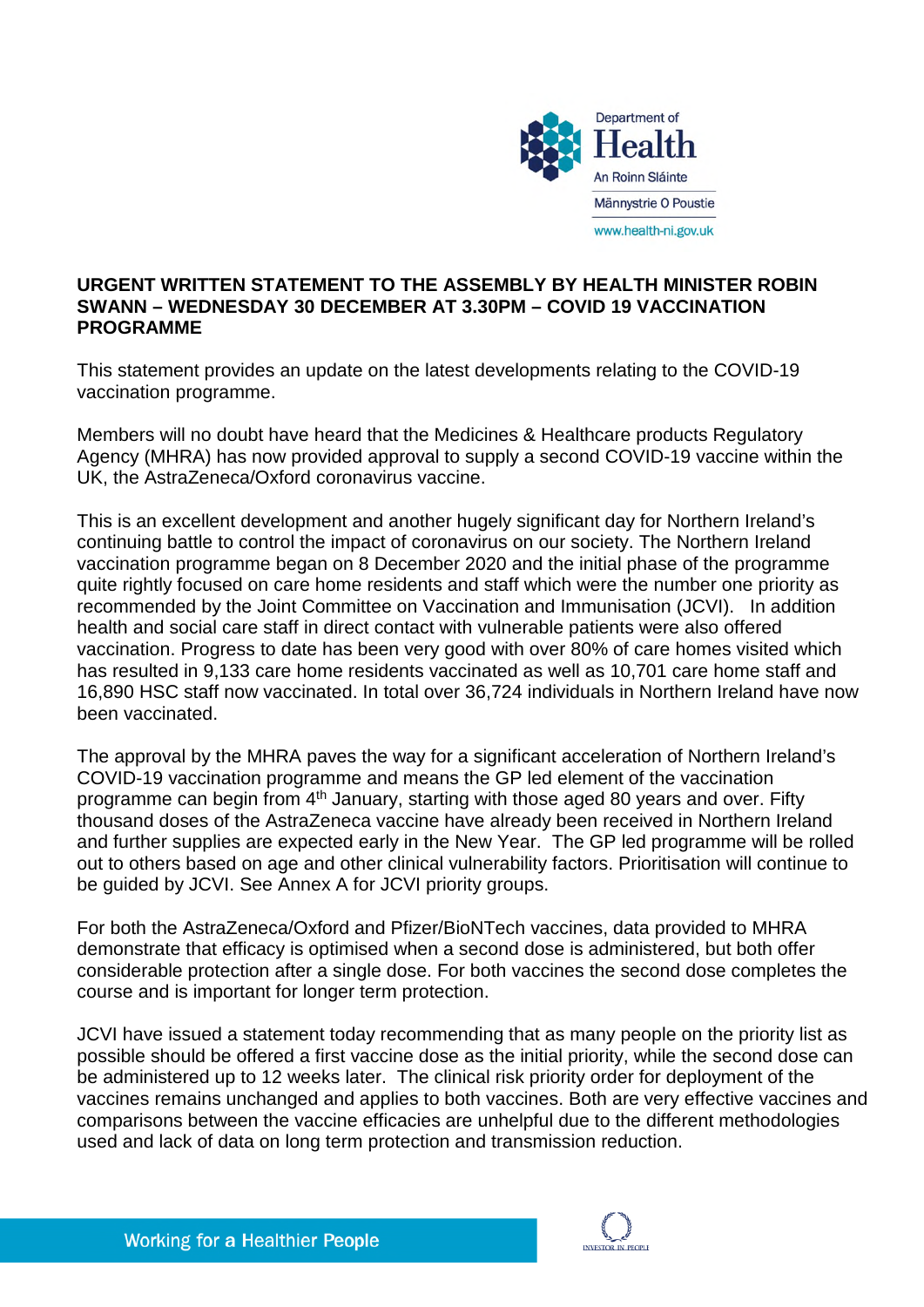The Chief Medical Officer and his counterparts across the UK agree with JCVI that prioritising the first doses of vaccine for as many people as possible will deliver the greatest benefit overall in the shortest possible time, will have the greatest impact on reducing mortality and hospitalisations and protecting the health service, and is the right thing to do for public health. I fully agree and endorse this advice and from early January the main focus of the programme in NI will be on ensuring as many people as possible receive their first dose of a COVID-19 vaccine. Those who were due to receive their second dose from early January will be advised to return for their second dose at a later stage.

While today's developments are very welcome the coming weeks will be among the most challenging yet in the pandemic, with our health service under immense pressure. The COVID-19 vaccination programme has the potential to help transform the current situation but even with these latest developments, that will still take time to ensure the programme is delivered swiftly but safely. Between now and then, we need another big push to get through this winter. We can all help by playing our part and by encouraging everyone to follow the public health advice to help stop coronavirus spreading by strictly abiding by the current lockdown rules.